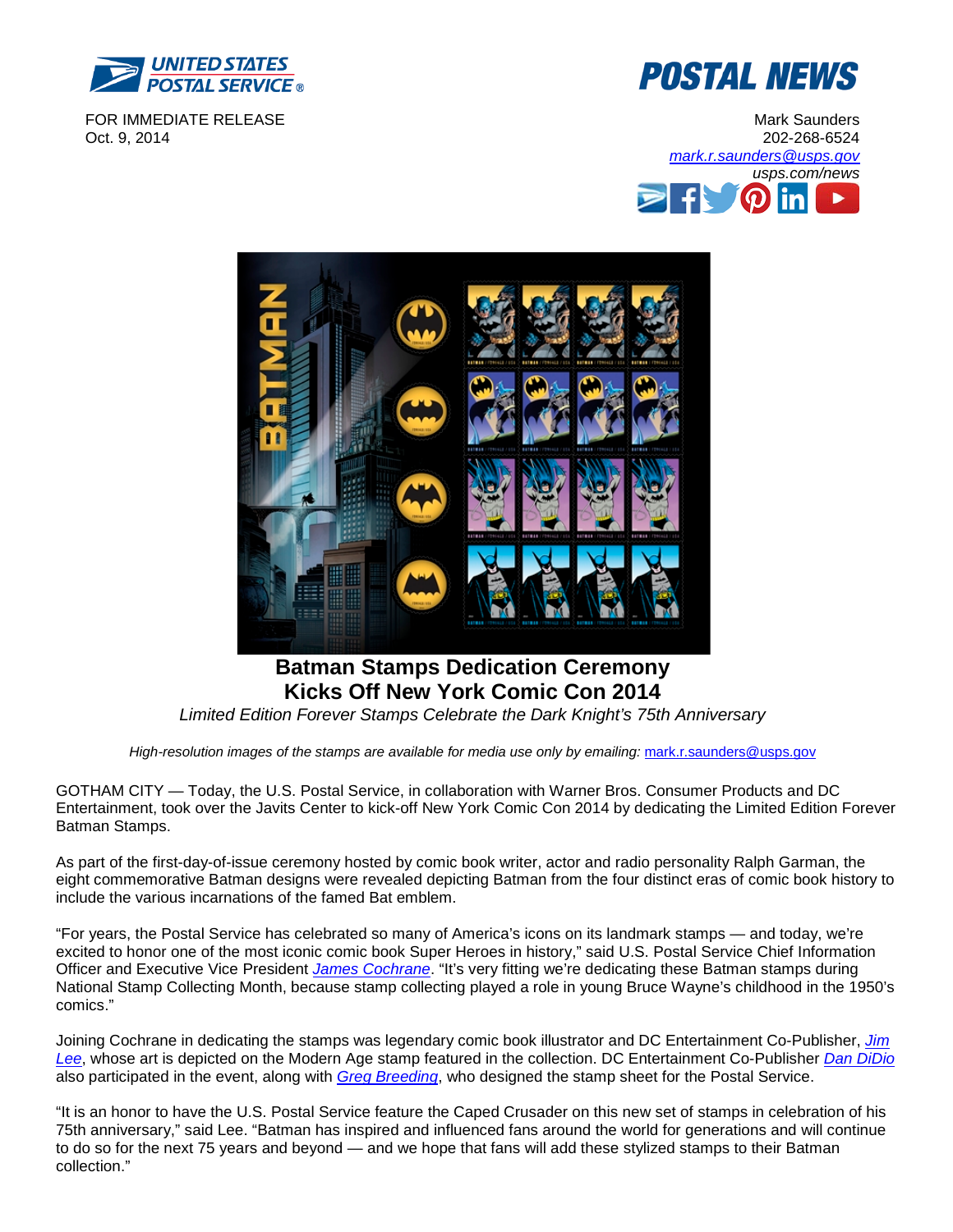Batman himself was on hand to help unveil the stamps in the DC Entertainment booth. Following the ceremony, Lee, DiDio, Cochrane and Breeding discussed Batman's evolution in comics before participating in an autograph session.

#### **Limited-Edition Forever Batman Stamps Collection**

Four versions of Batman are depicted from the four eras of comic book history: the Modern Age (top row), the Bronze Age (second row), the Silver Age (third row), and the Golden Age (bottom row). In addition, there are four incarnations of the famed Bat-Signal, the spotlight that Gotham City Police Commissioner James Gordon sent into the night sky to summon Batman.



the Modern Age (top row),



**BATMAN / FORFALE** 

the Bronze Age (second row),





the Silver Age (third row),





and the Golden Age (bottom row).

#### **Batman's Legacy**

First appearing in the comic book Detective Comics #27, which hit newsstands March 30, 1939, featuring artwork by Bob Kane and a script by Bill Finger, Batman emerged from the shadows to become one of the world's most popular Super Heroes. In feature films, television shows, radio, video games, publishing and merchandise, this most human of Super Heroes has battled some of fiction's greatest villains using his intellect, cunning and an arsenal of gadgets to further his quest for justice.

Stamp collecting played a role in the childhood of Bruce Wayne, who shared the hobby with his father in the pages of comic books during the 1950s. These new stamps chronicle the evolution of Batman, from his origins to present day. Batman spans generations fighting for justice in the pages of the comics, on the silver screen, and in the imaginations of fans across the world.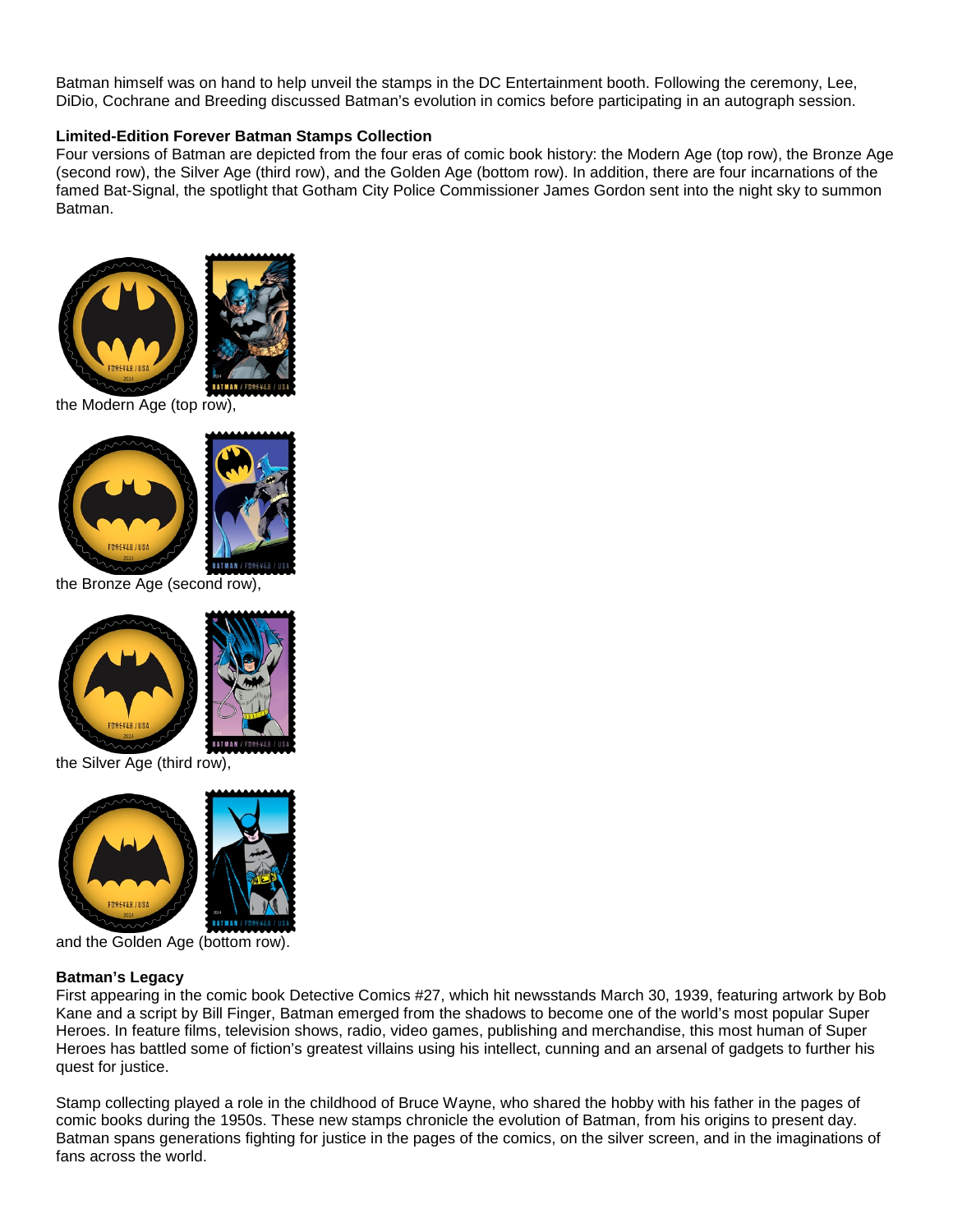The Batman Limited Edition stamps are being issued as Forever stamps and will be equal in value to the current First-Class Mail 1-ounce price. All 80 million stamps are available nationwide today. Customers may purchase the stamps at *[usps.com/stamps](http://www.usps.com/stamps)*, the *[Postal Store,](https://store.usps.com/store/browse/productDetailSingleSku.jsp?productId=S_519904)* at 800-STAMP24 (800-782-6724) and at Post Offices nationwide or visit *[ebay.com/stamps](http://www.ebay.com/stamps)* to shop for a wide variety of postage stamps and collectibles.

Batman previously appeared on postage in 2006 as part of the DC Comics Super Heroes stamp sheet. Issued at Comic Con in San Diego, half of the 20 stamp set were portraits of Aquaman, Batman, the Flash, Green Arrow, Green Lantern, Hawkman, Plastic Man, Supergirl, Superman and Wonder Woman. The other 10 stamps depicted covers of individual comic books devoted to each DC Comics Super Hero.

### **Ordering First-Day-of-Issue Forever Batman Stamps Postmarks**

Customers have 60 days to obtain the first-day-of-issue postmark by mail. They may purchase new stamps at their local Post Office, at The Postal Store website at *[usps.com/shop,](http://www.usps.com/shop)* or by calling 800-STAMP-24. They should affix the stamps to envelopes of their choice, address the envelopes to themselves or others, and place them in a larger envelope addressed to:

Forever Batman Stamps Special Events Coordinator 380 West 33rd St. Room 4032 New York, NY 10199-9998

After applying the first-day-of-issue postmark, the Postal Service will return the envelopes through the mail. There is no charge for the postmark up to a quantity of 50. For more than 50, customers have to pay five cents each. All orders must be postmarked by Dec. 8, 2014.

### **Ordering First-Day Covers**

The Postal Service also offers first-day covers for new stamp issues and Postal Service stationery items postmarked with the official first-day-of-issue cancellation. Each item has an individual catalog number and is offered in the quarterly *USA Philatelic* catalog, online at *[usps.com/shop](https://store.usps.com/store/)* or by calling 800-782-6724. Customers may request a free catalog by calling 800-782-6724 or writing to:

U.S. Postal Service Catalog Request PO Box 219014 Kansas City, MO 64121-9014

## **Philatelic Products**

[There are nine philatelic products for this stamp](https://store.usps.com/store/browse/gadgets/detailZoomProduct.jsp?productId=S_588424) issue.



588424, *[Framed Art,](https://store.usps.com/store/browse/productDetailSingleSku.jsp?productId=S_588424&categoryId=stamp-framed-art)* \$39.95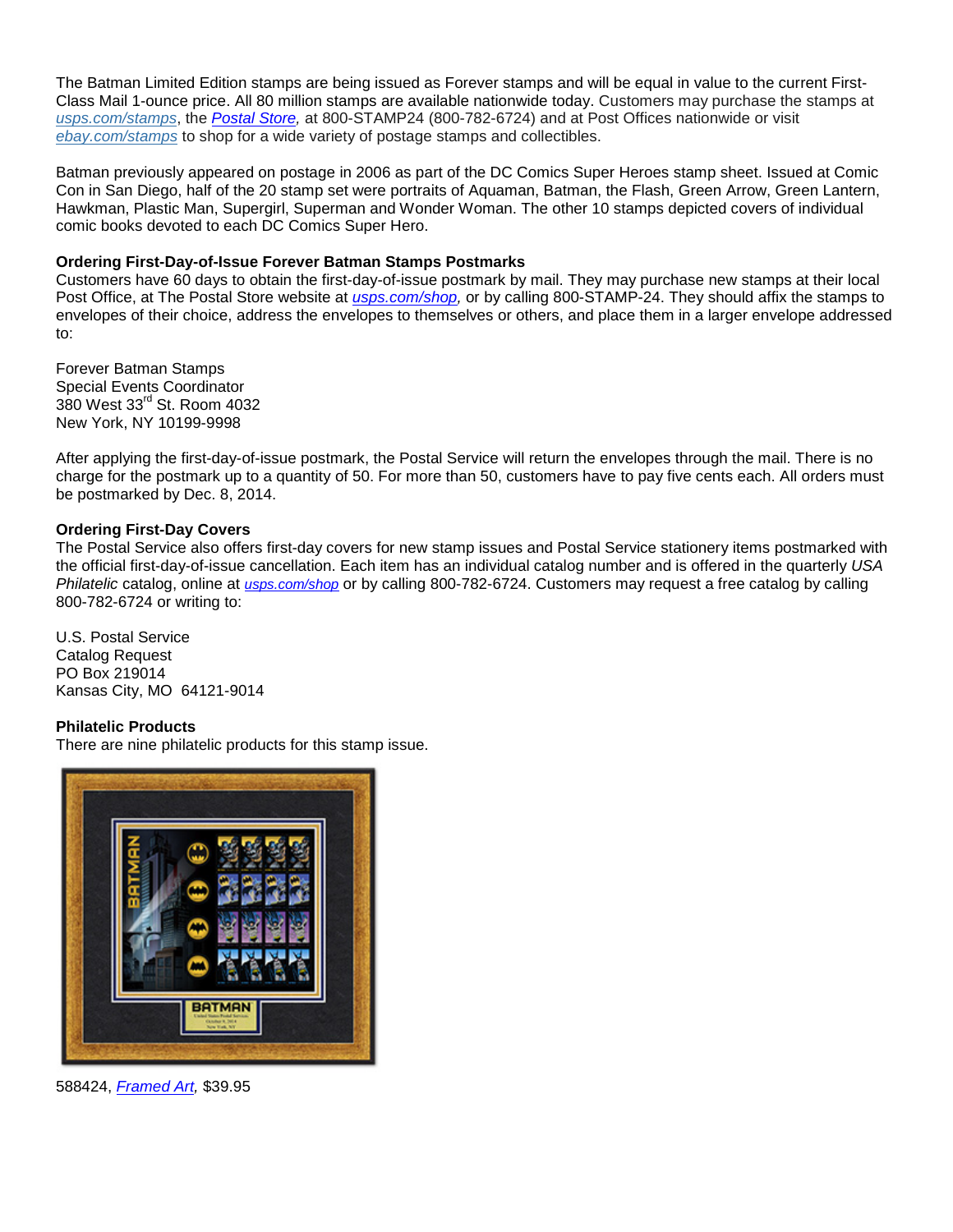

588406, *[Press Sheet with Die Cut,](https://store.usps.com/store/browse/productDetailSingleSku.jsp?productId=P_588406&categoryId=stamp-collectors)* \$88.20 (print quantity 2,500) 588408, *[Press Sheet without Die Cut,](https://store.usps.com/store/browse/productDetailSingleSku.jsp?productId=P_588408&categoryId=stamp-collectors)* \$88.20 (print quantity 2,500)



588410, *[Digital Color Postmark Keepsake](https://store.usps.com/store/browse/productDetailSingleSku.jsp?productId=P_588410&categoryId=stamp-collectors)* (random), \$11.95



588416, *[First Day Cover](https://store.usps.com/store/browse/productDetailSingleSku.jsp?productId=P_588416&categoryId=stamp-collectors)* (set of 8), \$7.44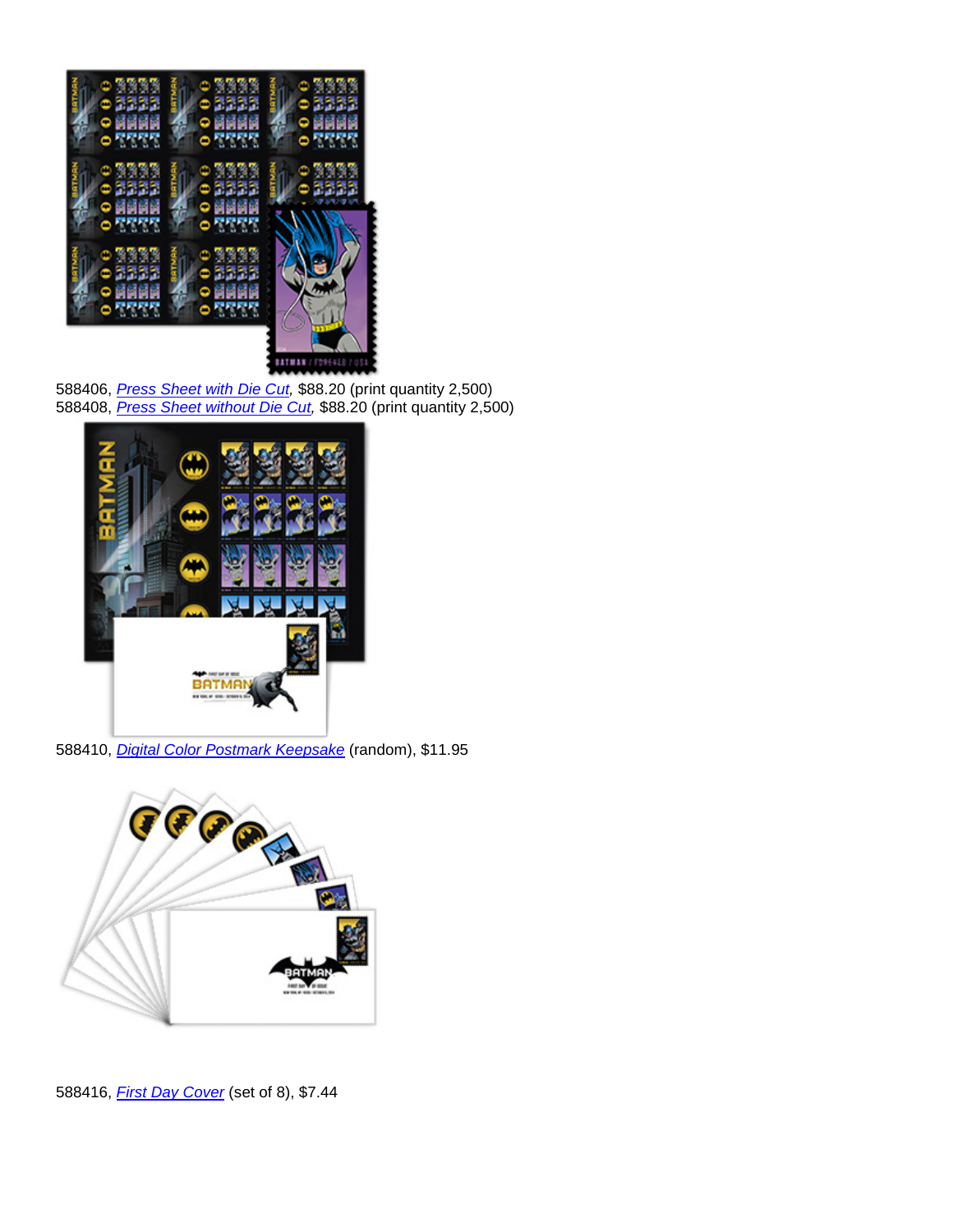

588421, *[Digital Color Postmark](https://store.usps.com/store/browse/productDetailSingleSku.jsp?productId=P_588421&categoryId=stamp-collectors)* (set of 8), \$13.12



588430, *[Ceremony Program,](https://store.usps.com/store/browse/productDetailSingleSku.jsp?productId=P_588430&categoryId=stamp-collectors)* \$6.95 588431, Stamp Deck Card, \$0.95 588432, Stamp Deck Card with Digital Color Postmark, \$1.99

Many of this year's other stamps may be viewed on Facebook at *[facebook.com/USPSStamps,](http://www.facebook.com/uspsstamps)* via Twitter *[@USPSstamps](http://www.twitter.com/uspsstamps)* or at *[uspsstamps.com.](http://www.uspsstamps.com/)*

The Postal Service receives no tax dollars for operating expenses and relies on the sale of postage, products and services to fund its operations.

**Please Note:** For broadcast quality video and audio, photo stills and other media resources, visit the *[USPS Newsroom](http://about.usps.com/news/welcome.htm)*.

Reporters interested in speaking with regional Postal Service public relations professionals should visit this *[link](http://about.usps.com/news/media-contacts/usps-local-media-contacts.pdf)*.

Follow us on *[twitter.com/USPS](http://www.twitter.com/usps)* and like us at *[facebook.com/USPS.](http://www.facebook.com/USPS)* For more information about the Postal Service, visit *[usps.com](https://www.usps.com/)* and *[usps.com/postalfacts](http://about.usps.com/who-we-are/postal-facts/welcome.htm)*.

# # #

#### **About DC Entertainment**

DC Entertainment, home to iconic brands DC Comics (Superman, Batman, Green Lantern, Wonder Woman, The Flash), Vertigo (Sandman, Fables) and MAD, is the creative division charged with strategically integrating its content across Warner Bros. Entertainment and Time Warner. DC Entertainment works in concert with many key Warner Bros. divisions to unleash its stories and characters across all media, including but not limited to film, television, consumer products, home entertainment and interactive games. Publishing thousands of comic books, graphic novels and magazines each year, DC Entertainment is the largest English-language publisher of comics in the world.